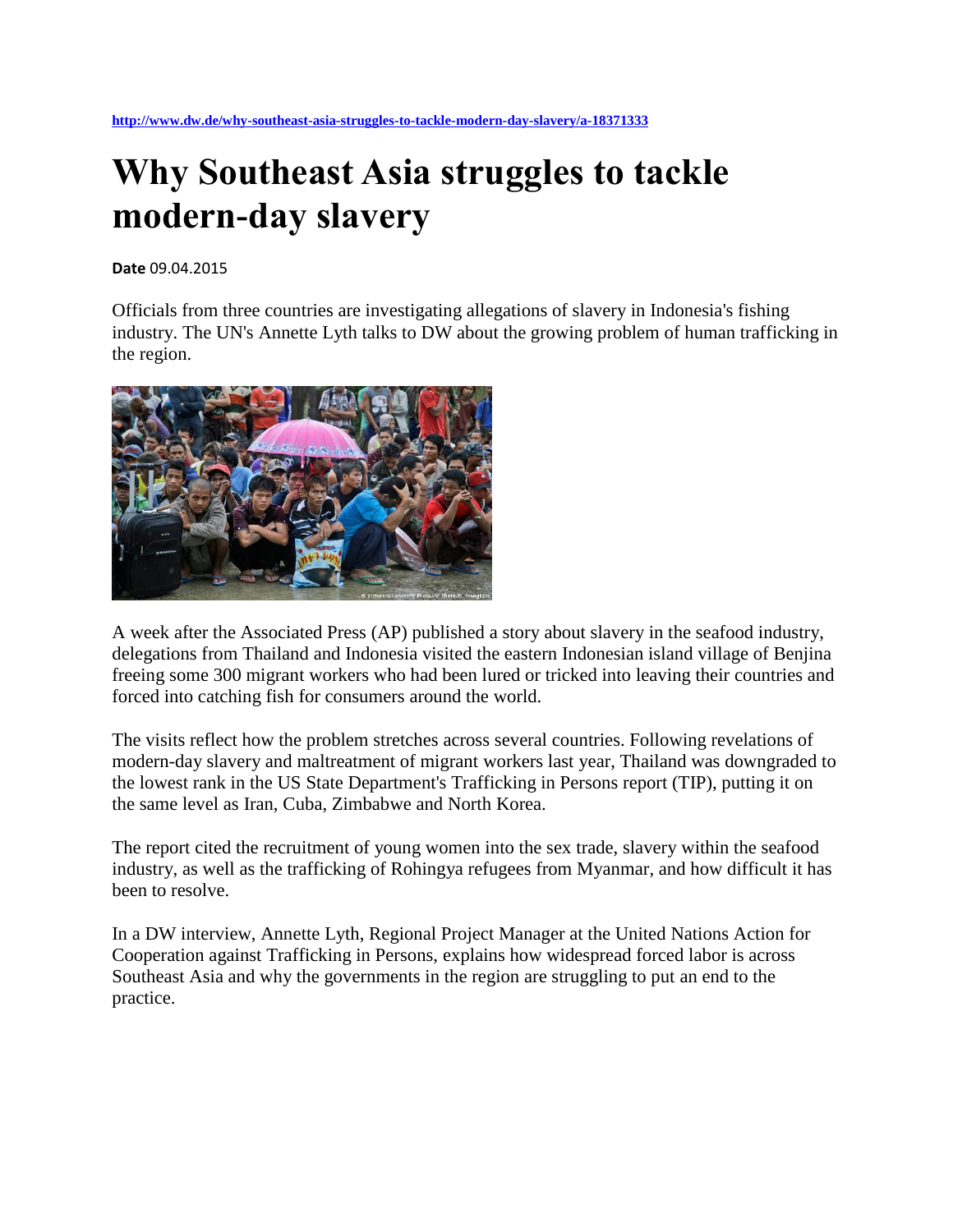

Lyth: Human trafficking and forced labor are 'acute problems' in Southeast Asia

*DW: A recent AP report revealed that slavery runs rampant in Indonesia's fishing industry and that hundreds of foreign fishermen are stranded in isolated islands of the country. How do foreign fishermen end up as slaves in Indonesia?* 

Annette Lyth: The men forced to work in fishing boats in Indonesian waters have mainly come on fishing boats from ports in Thailand. Many come from Myanmar and Cambodia in search of work in Thailand and are deceived or forced to work on the boats.

Some initially go voluntarily but then find the conditions are not what they had expected, they are at sea for years and there's no way to get home. From the recent investigations we see that many Thai men are also tricked or forced to work on the boats as forced labor.

The boats come to Indonesia as there remain abundant fishing resources, which have been depleted in the Gulf of Thailand. Once there, the men can be easily controlled, left stranded on islands or moved from boat to boat.

### *How widespread is the issue of slavery in Southeast Asia?*

Human trafficking and forced labor are acute problems in the fisheries industry but they also affect other industries in Southeast Asia. Industries such as agriculture, manufacturing, construction and domestic work are affected by trafficking and forced labor.

As supply chains have become increasingly internationalized, they have also become more difficult to monitor and therefore easier for unscrupulous employers to take advantage of.



'The living and working conditions on the fishing vessels are notoriously dire'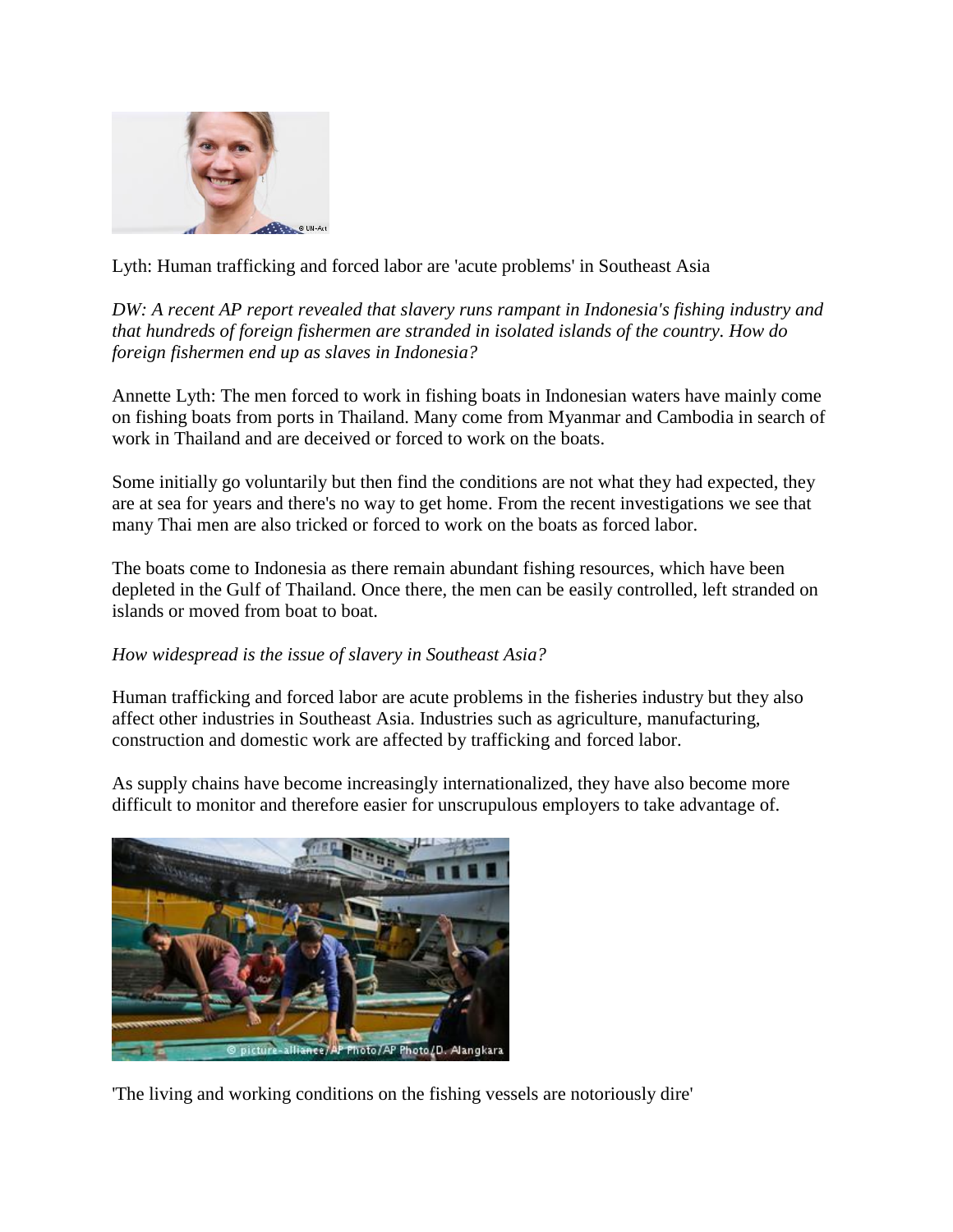As labor migration is an important factor in economies in the region, it is migrant workers who are often vulnerable to these conditions, those who find it more difficult to report their situation to authorities.

The International Labor Organization (ILO) in 2012 estimated that some 20.9 million people around the world were in conditions of forced labor, which the organization defines as largely equivalent to human trafficking. A 2014 ILO research indicates that the related illegal profits are in excess of \$150 billion, making human trafficking one of the largest criminal industries in the world.

The Asia-Pacific region records an estimated 11.7 million trafficked people, by far the highest figure of any region in the world. Within Asia-Pacific, the Greater-Mekong Sub-region (GMS) encompassing Cambodia, China, Lao PDR, Myanmar, Thailand and Vietnam features some of the most extensive flows of migration and human trafficking.

# *What kind of living and working conditions do these people find themselves in?*

The living and working conditions on the fishing vessels are notoriously dire, which is a contributing factor to why it is becoming increasingly difficult for the employers to find people who are willing to work under these conditions.

The levels of abuse and exploitation can vary depending on the boat captains but there are frequent reports of physical violence and the use of weapons, as well as no medical care for those who become sick.

Working hours are long with little time for sleep in between putting out the nets and bringing them back in. The work itself is often heavy and dangerous with equipment that can maim or kill, particularly for exhausted workers who have not had sufficient rest.

### *Which countries are these fishermen from?*

These men are mainly from Myanmar, Cambodia and also Thailand, while there are some reports that there are also Lao men on boats. Those who are targeted are often those looking to migrate for work and have little experience in doing so. Brokers are also opportunistic and will recruit workers through deception, so even those who have experience in migrating for work may become victims.

Case reports show that men can be tricked and recruited from their home villages, at border areas or other transit locations, as well as in port towns themselves.

### *Why have Indonesia and other countries in the region so far failed to tackle the issue?*

Trafficking onto fishing boats has become a significant problem in the region over recent years as the depletion of fishing stock nearer mainland is forcing fishing boats to go further out at sea in their pursuit to find fish.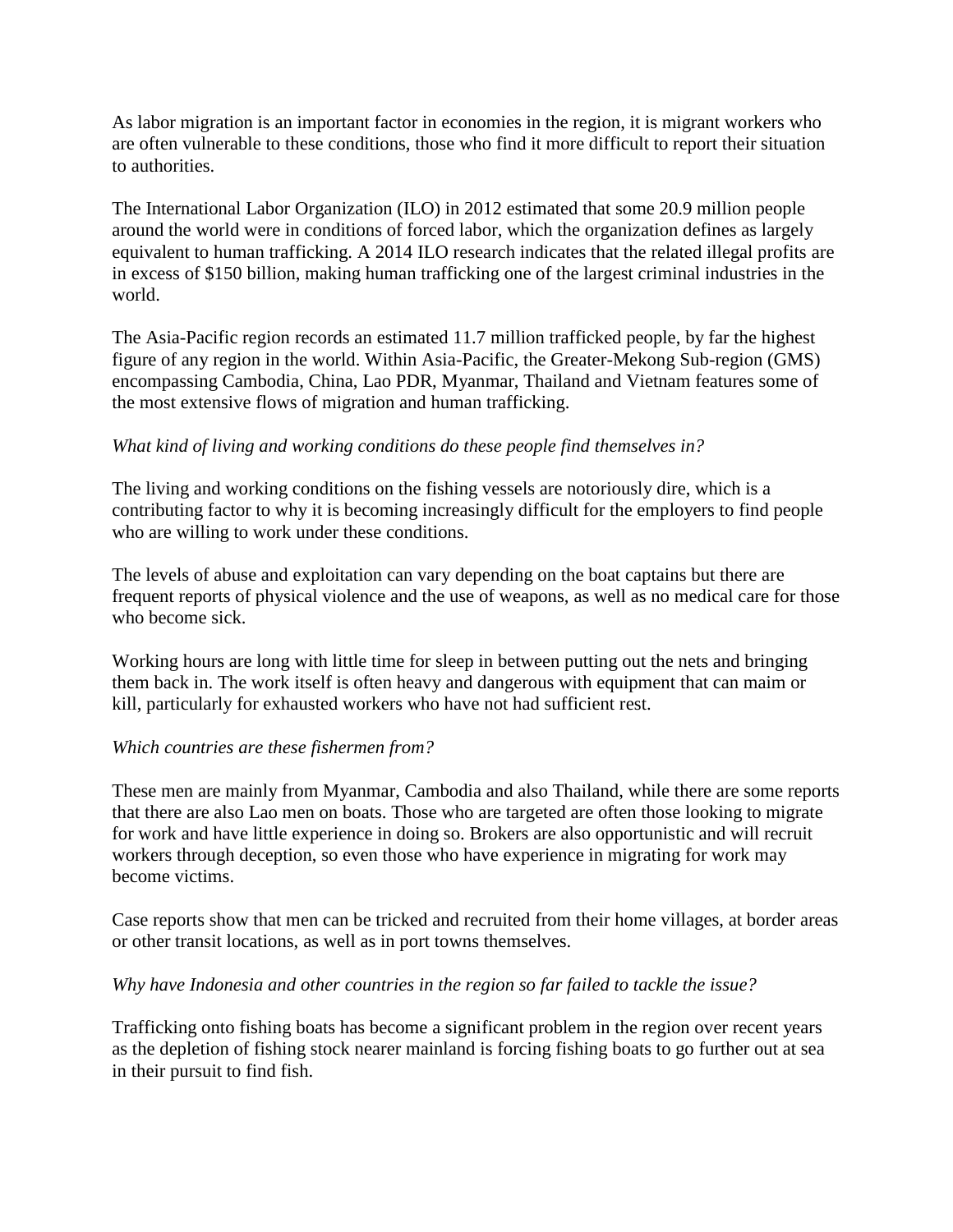Those who have escaped from such conditions and rights advocates have been the primary sources of information about the scale of the problem. However, this has often been refuted by the industry.

For Indonesia, the high number of small islands in the archipelago and their often very remote location may have prevented central authorities from getting information about the problem. In Thailand, it has been difficult for the government to put an effective monitoring regime in place for boats and crew, for various reasons.

As the men are isolated at sea on boats or on islands where they cannot get assistance, it has been difficult to tackle the issue to date but now the scale of the problem has become apparent, it will be difficult to ignore.

Previously, a lack of political will was also a barrier. So it is positive to see more robust responses now coming from the respective governments.

# *What measures can Indonesian President Joko Widodo take to prevent such exploitation?*

Almost all trafficking patterns require bilateral and multilateral responses, and this one involves men trafficked from a number of countries and the crimes occurring in different jurisdictions.



The men forced to work on the fishing boats are mainly from Myanmar, Cambodia and also Thailand

Therefore the range of responses needed from regulation, repatriation of victims and criminal justice will require cooperation from the countries in the region. The upcoming ASEAN Convention against Trafficking in Persons can be an important tool to more effectively fight trafficking in this region, but as always it will depend on the implementation.

# *What type of support does Indonesia require from international organizations to end this practice?*

International organizations can support in a range of areas from policy development to capacity building, data collection and analysis as well as international cooperation. This applies to all types of interventions from trafficking prevention and monitoring trafficking patterns, through to